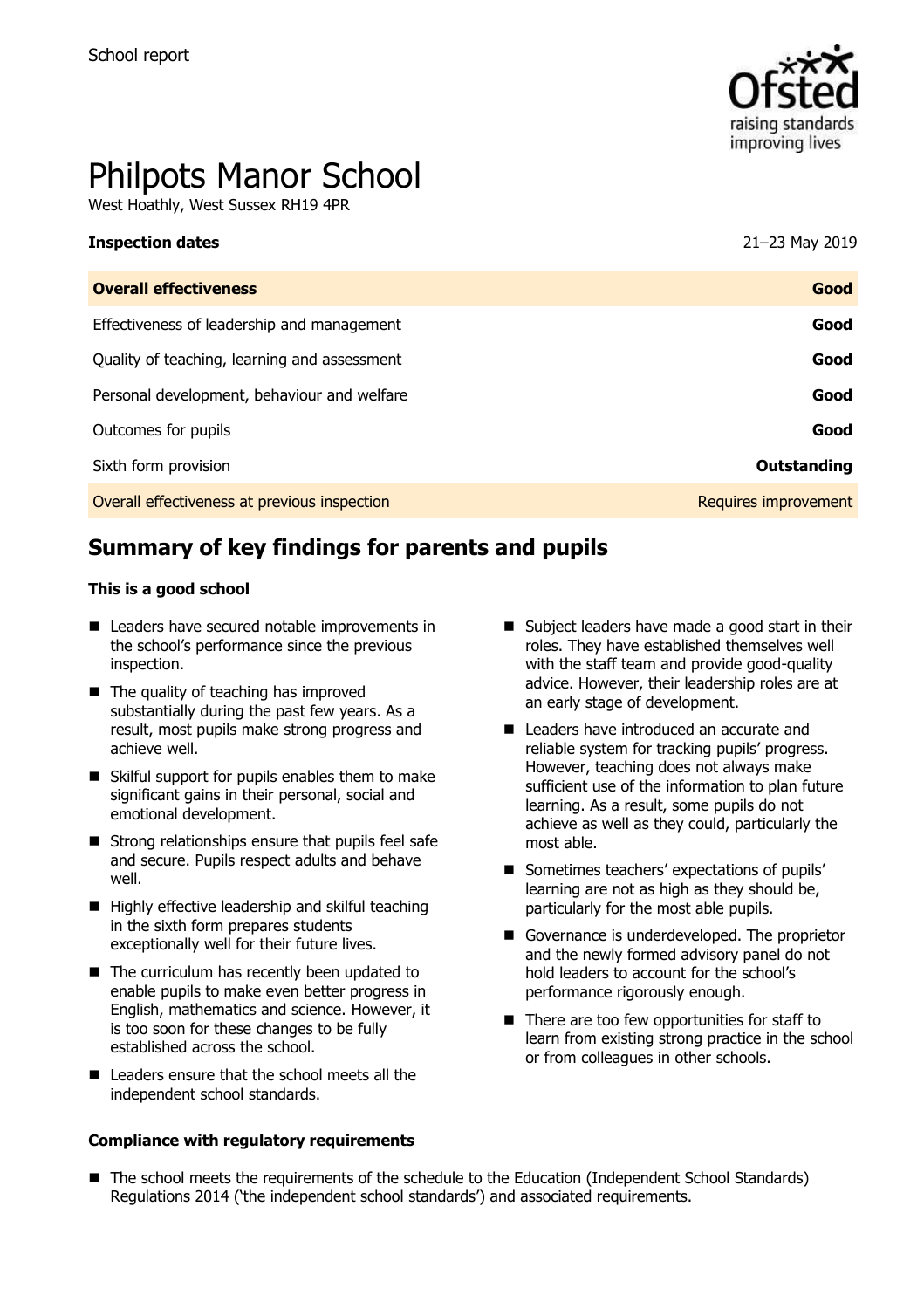

# **Full report**

### **What does the school need to do to improve further?**

- Build on recent improvements in the quality of teaching and learning, so that all groups of pupils, including the most able, are challenged and supported to achieve the very best outcomes, by making sure that staff:
	- have the highest expectations of pupils' learning
	- make the fullest use of information about pupils' progress to plan learning effectively for pupils of all abilities
	- have more opportunities to learn from strong practice within the school and beyond.
- Ensure that the recently updated curriculum in English, mathematics and science is fully established across the school.
- Strengthen leadership and governance by making sure that:
	- the proprietor and the advisory panel hold leaders to account rigorously for the school's performance
	- subject leaders' roles are developed fully.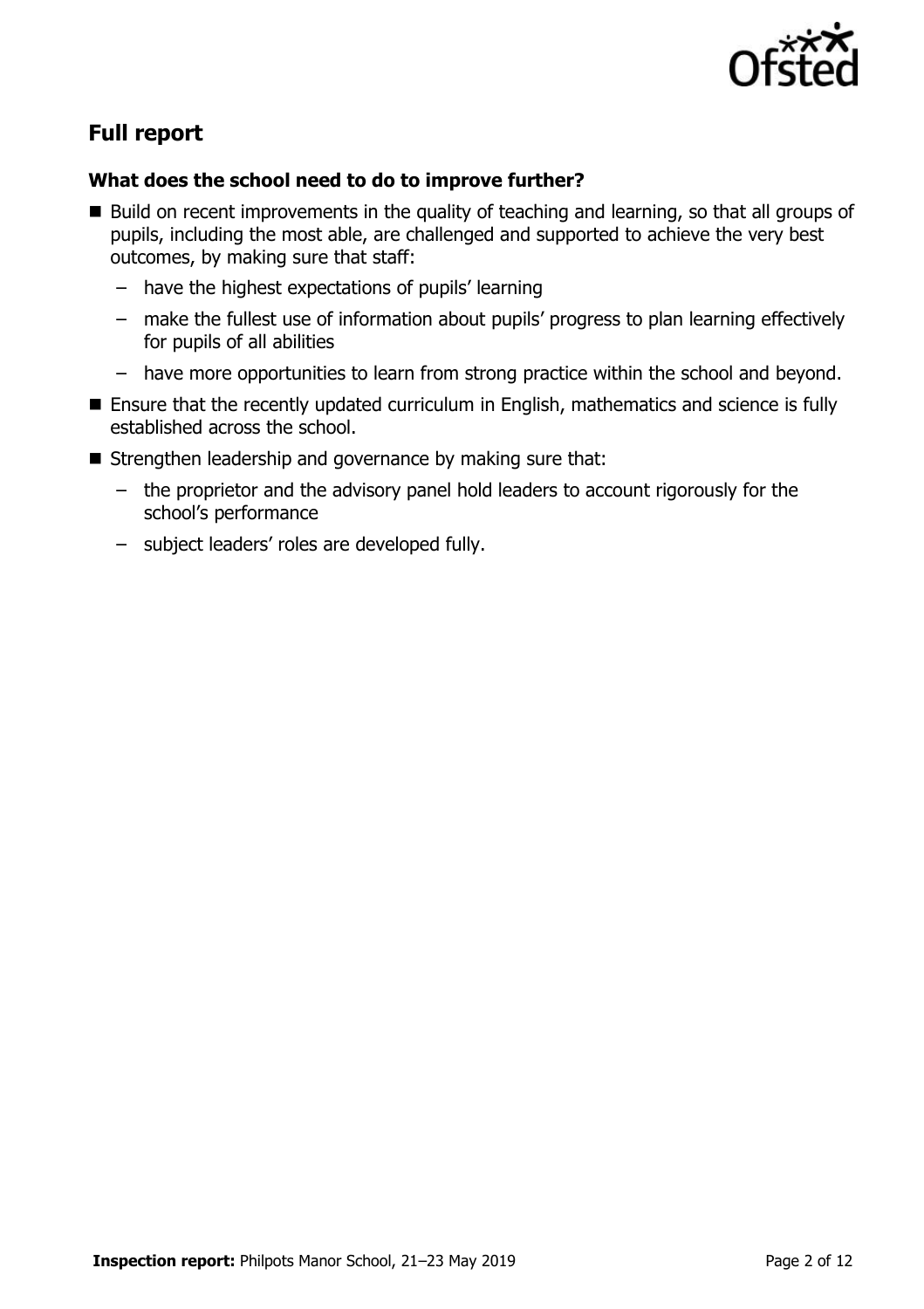

# **Inspection judgements**

#### **Effectiveness of leadership and management Good**

- Leaders have secured notable improvements in the quality of teaching and learning since the previous inspection, despite an unsettled period in the school's history and many staff changes.
- The deputy headteacher and interim headteacher work very well together. They share the same high aspirations for all pupils and provide strong leadership for the staff team.
- **E** Effective staff teamwork underpins the school's work. Staff work well together, sharing information about pupils' progress, discussing ideas and making sure that pupils' achievements are celebrated. They have welcomed the renewed direction introduced by leaders during the past year which has accelerated the pace of development.
- Caring and respectful relationships are a notable strength in the school and provide pupils with a secure framework for their personal, social and academic development.
- The school teaches a broad, balanced and engaging curriculum. Courses and qualifications are used flexibly to appeal to pupils' individual preferences and to support them in their choices of further education or future careers.
- The school has extended the range of GCSE examination subjects available to pupils since the previous inspection. For example, pupils can now opt to study art, cookery and computing, as well as English, mathematics and science. As a result, more pupils are achieving GCSE qualifications, and in a broader range of subjects, than at the time of the previous inspection.
- The school's good-quality sports provision makes a strong contribution to pupils' social development, as well as to their physical and emotional health. For example, early in the inspection the school's football team trained enthusiastically for a forthcoming match. The players' commitment, skill and teamwork secured them a well-deserved victory the following day.
- The school's curriculum makes a valuable contribution to pupils' spiritual, moral, social and cultural development. Pupils learn about a number of world religions, and opportunities to develop pupils' personal skills are woven throughout learning and school life. For example, the work in some of the younger pupils' books includes pupils' perceptive comments about 'what makes a good friend'.
- The school promotes British values very well. Pupils learn about British history and its culture and explore British values through a wide range of activities. During the inspection, for example, the school's football team demonstrated a strong sense of fair play by lending their opponents a few of their own players. As their coach said, 'It was British sportsmanship at its best!'
- Leaders have recently updated assessment procedures to provide a more precise view of pupils' learning over time. They meet with staff regularly to discuss pupils' progress and to identify pupils' future needs. As a result, leaders and staff have a much clearer understanding of pupils' progress. However, it is too soon for the revised assessment procedures to be fully established in all year groups, and some teachers make better use of the information than others.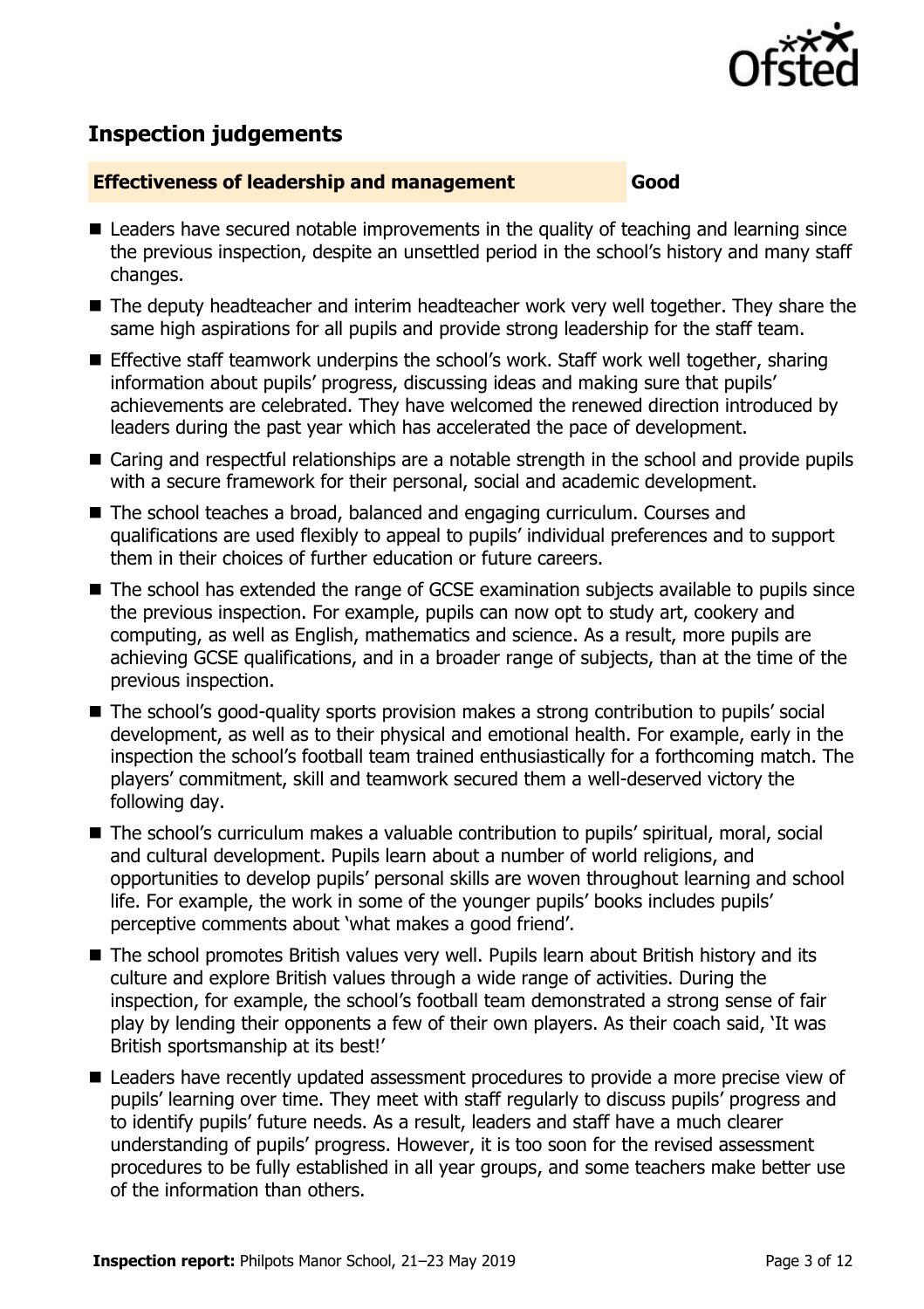

- Subject leadership has improved considerably since the previous inspection. The recently appointed leaders for English, mathematics and science have an accurate view of the quality of learning. They are clear about aspects of teaching which need further improvement and have the subject knowledge to support their colleagues successfully. Their leadership skills, however, are at an early stage of development.
- The subject leaders have recently revised the English, mathematics and science curriculum to ensure greater consistency of learning and to provide more opportunities for the most able pupils to excel. They have made substantial progress in updating teaching in light of these curriculum changes, particularly in mathematics. However, not all teachers are fully confident about teaching the revised curriculum plans.
- The quality of teaching has improved considerably since the previous inspection. Leaders have eradicated an element of weaker teaching which has hindered pupils' progress in the past, and they continue to work constructively with the staff team to secure further improvements. Leaders have rightly identified the need to provide staff with more training opportunities, including opportunities to learn from strong practice in the school and in other schools, to support developments in their practice.
- Leaders make sure that the independent school standards are met.

#### **Governance**

- The proprietor has a sound view of the school's day-to-day work. He works constructively with senior leaders and with other members of staff. However, the proprietor recognises that governance has not held leaders to account for the school's performance rigorously enough or systematically enough in the past.
- The proprietor is aware of the need to strengthen leaders' accountability and has recently taken steps to improve governance. For example, external audits of aspects of the school's work have been commissioned and an advisory panel has been established to support the proprietor in checking the school's performance. However, it is still early days and the advisory panel is currently in the process of clarifying its roles, responsibilities and terms of reference.

#### **Safeguarding**

- The arrangements for safeguarding are effective.
- The school's calm, orderly and attractive environment makes a strong contribution to pupils' well-being and to their enjoyment of school.
- Safeguarding procedures are well established and are followed consistently throughout the school. Adults are vigilant about pupils' safety and are clear about the correct procedures to follow if they have any concerns. They are attentive to pupils' needs and provide good levels of supervision around the school site so that pupils are safe.
- Strong relationships between adults and pupils ensure that any worries are quickly identified and addressed. Effective links with parents and agencies contribute well to pupils' safety and welfare.
- The school's well-qualified designated safeguarding lead is highly knowledgeable about safety issues. He provides strong leadership for safeguarding in the school and makes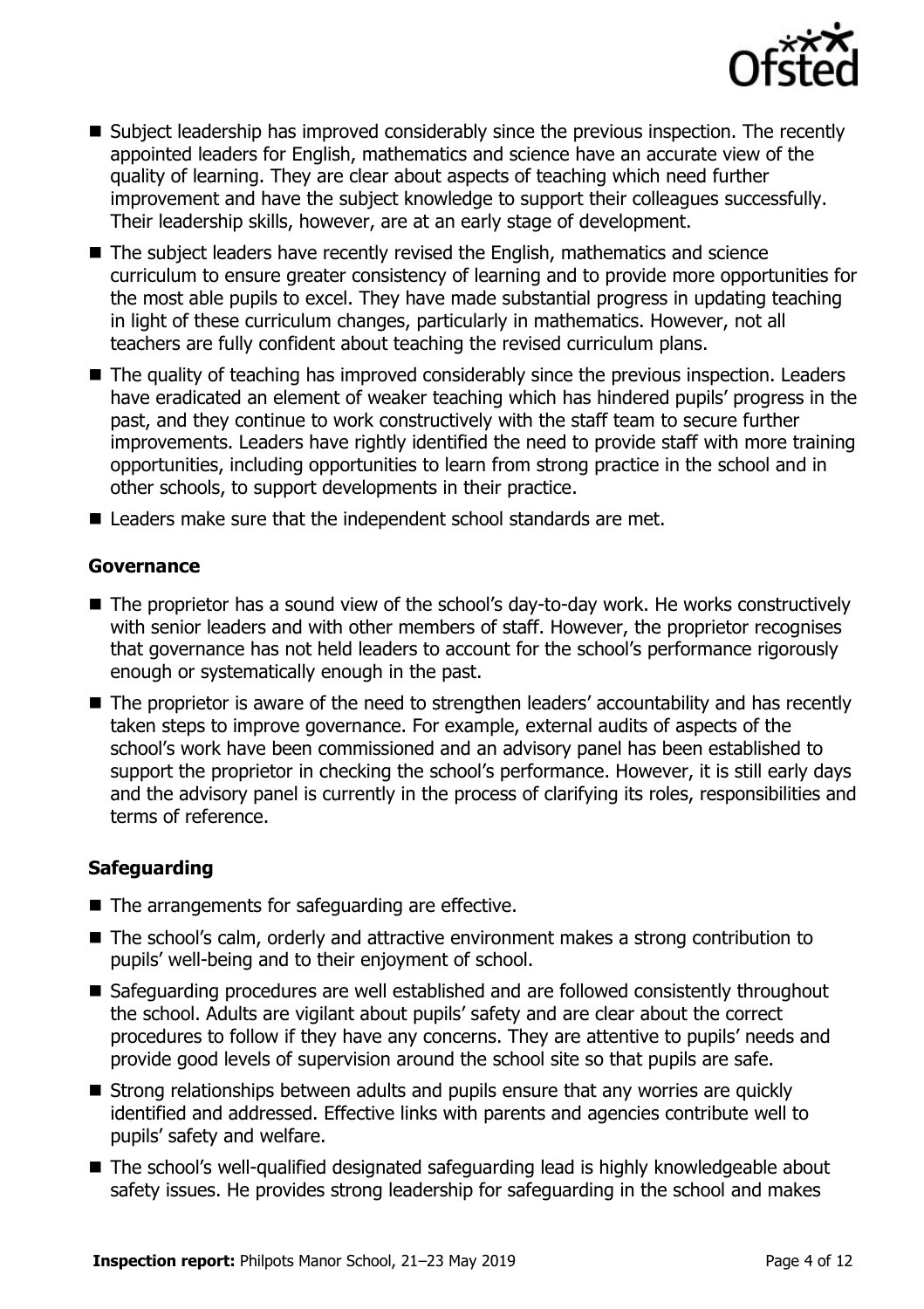

sure that staff training is up to date.

- The school maintains detailed records of any concerns or incidents. The school makes good use of its secure and confidential online system to record any safeguarding incidents or queries and subsequent progress. As a result, the designated safeguarding lead and senior leaders are able to analyse and monitor any ongoing concerns, while staff receive daily updates about pupils' welfare when appropriate.
- The school's safeguarding policy meets statutory requirements and is made available to parents via the school's website or from the school office.

#### **Quality of teaching, learning and assessment Good**

- Improvements in teaching since the previous inspection have strengthened pupils' progress across the school. Teaching builds well on prior learning so that pupils make strong progress. Ongoing developments in teaching, assessment and the curriculum mean that the quality of teaching continues to improve.
- **Pupils have often had an unsettled time in education prior to joining the school. Teaching** focuses well on building pupils' confidence and resilience so that they develop the positive attitudes and self-belief needed to learn successfully.
- Teaching successfully identifies and addresses any weaknesses in pupils' learning which are hampering their progress when they join the school. Often teachers have to unpick and rectify misconceptions in pupils' understanding before moving learning on at a more rapid pace. However, with patience, care and understanding, teaching ensures that pupils go on to develop increasingly secure reading, writing and mathematical skills which contribute to their achievements in a wide range of subjects.
- Adults make sure that learning is relevant and purposeful so that pupils are interested and motivated to do well. For example, some of the younger pupils recently considered the use of materials in the school environment while studying the properties of materials. In the older year groups, teachers link course work to pupils' personal interests wherever possible so that learning is meaningful and engaging.
- Teachers regularly give pupils useful tips to support their learning. For example, during the inspection, pupils learned how to use a dry brush to control watercolour paint during an art lesson, while in a mathematics lesson pupils were reminded of the importance of showing their workings and explaining their answers. The work in pupils' books illustrates the positive impact this approach has on pupils' progress over time, as the tips and reminders gradually become an established element of pupils' everyday work.
- While the quality of teaching has improved considerably, small pockets of less effective teaching remain. For example, teaching does not always make sufficient use of assessment information to plan learning well enough for individual pupils' needs. While teachers' expectations of pupils' learning are higher than at the time of the previous inspection, the work set for pupils is not always challenging enough to deepen and extend pupils' learning fully, particularly for the most able pupils.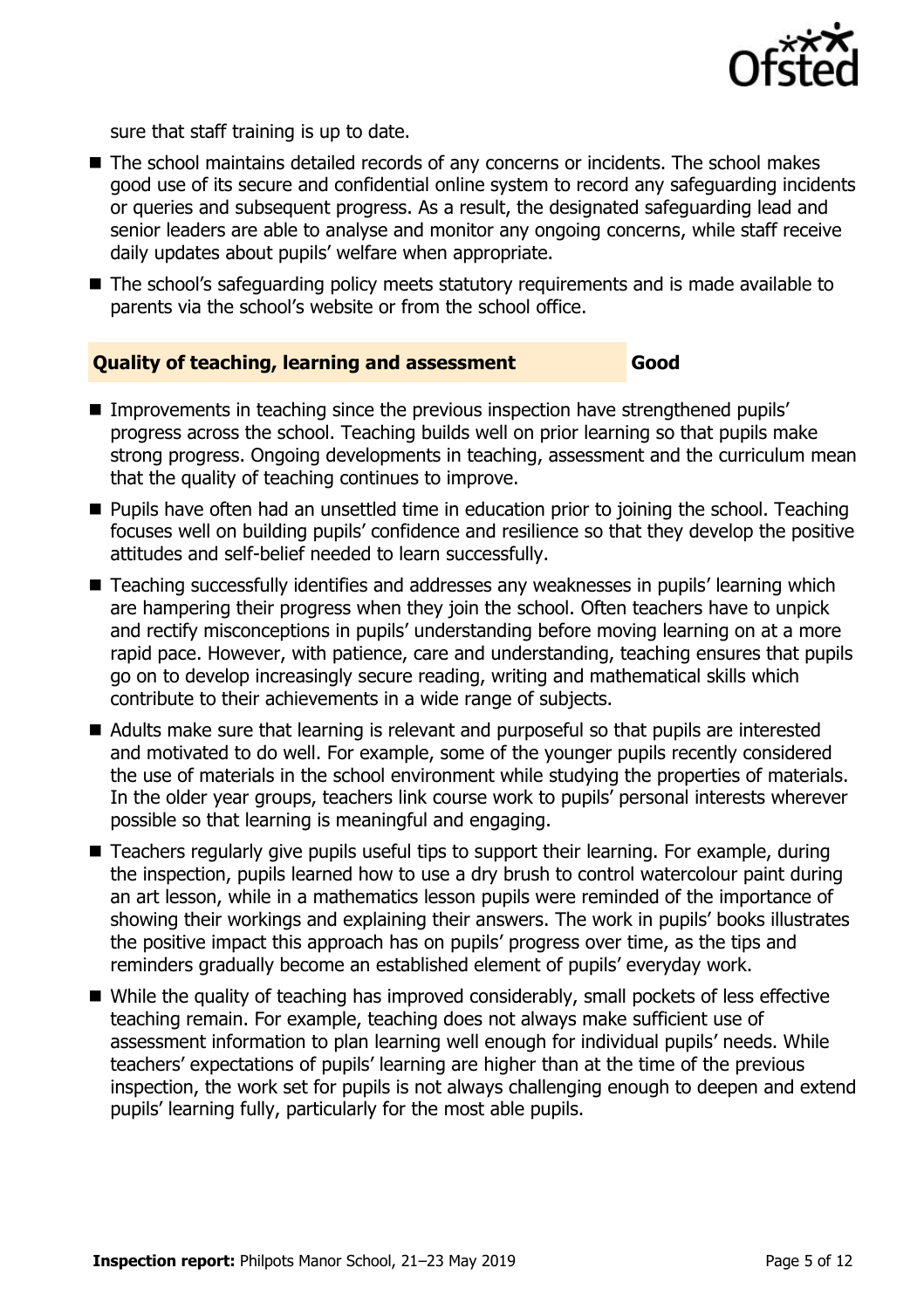

#### **Personal development, behaviour and welfare Good**

#### **Personal development and welfare**

- The school's work to promote pupils' personal development and welfare is good.
- Adults develop strong and trusting relationships with pupils. As a result, pupils feel safe, secure and appreciated. Bit by bit, pupils grow in confidence and develop an increasingly positive view of their future lives in education or work.
- The school has successfully developed a 'family' feel to lunchtimes, which are friendly, sociable and relaxed occasions. Pupils eat sensibly and politely, chatting amiably about their day and sharing ideas for activities.
- **Pupils have a good understanding of how they can help to keep themselves safe. For** example, they follow the school rules consistently when moving between lessons and around the site.
- Bullying rarely happens in the school. Strong relationships with adults ensure that pupils feel comfortable about asking for help, and adults are quick to respond to any concerns.
- Strong links with parents, agencies and colleges, combined with skilful support, enable pupils to learn with increasing success as they move up through the year groups. Most pupils want to do well and are keen to succeed. A few, however, are less positive about school. This is particularly the case where adults' expectations of pupils' learning are not as high as they could be and so pupils are less motivated to achieve well.

#### **Behaviour**

- The behaviour of pupils is good.
- **Pupils of all ages get on harmoniously together and behave well. They move between** lessons and around the school site sensibly, quietly and safely. Adults and pupils routinely greet each other with interest, warmth and respect when they pass each other during the school day.
- The school secures notable improvements in pupils' attitudes, behaviour and attendance over time. Adults respond to any incidents of challenging behaviour calmly, fairly and consistently.
- Most pupils work hard in lessons and listen carefully to adults. However, sometimes a few pupils lose focus during lessons and disturb their classmates' learning. Adults do not always respond fully enough when this is the case, so the pace of learning slows.

#### **Outcomes for pupils Good Good**

- The quality of pupils' learning and their progress over time has improved considerably since the previous inspection. Pupils make strong progress in a range of subjects, including mathematics and English.
- In mathematics, pupils use their mathematical knowledge to solve an increasingly wide range of problems as they progress. They record their workings with increasing clarity, demonstrating their reasons for the strategies chosen and explaining their answers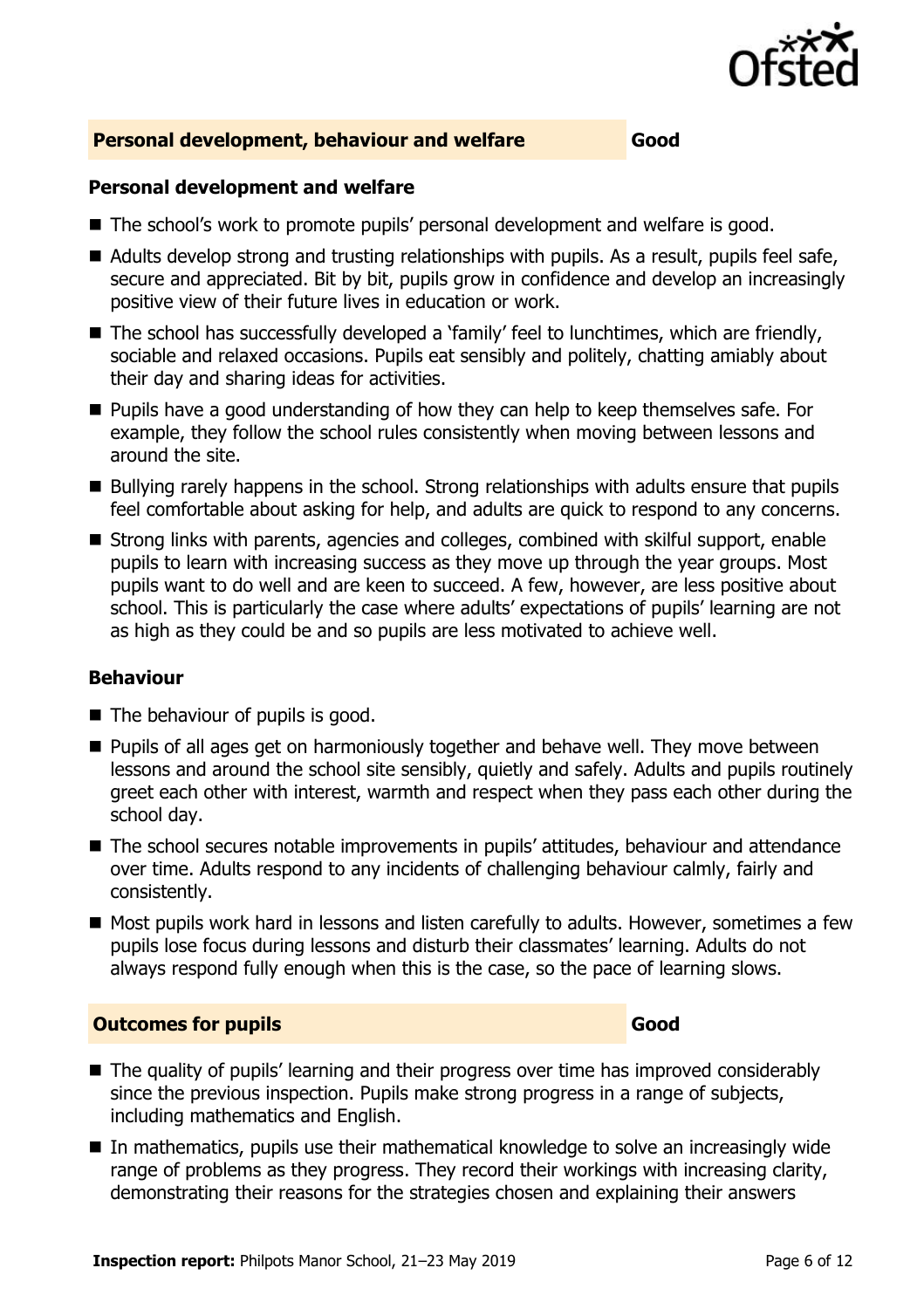

successfully.

- Teaching supports pupils' progress in reading well. Pupils develop secure comprehension skills, learn about a range of authors and enjoy reading. For example, during the inspection two of the younger pupils shared a book with an adult, happily discussing the story together.
- Weak writing skills and low self-esteem often hamper pupils' progress in English when they join the school. However, effective teaching ensures that they soon develop reliable punctuation, grammar and handwriting skills which enable them to make better progress.
- **Pupils learn to write successfully for a range of purposes, such as story-writing, emails** and debates. For example, pupils currently studying functional-skills qualifications in English recently wrote convincingly about their views of British citizens who have fought in Syria and want to return to Britain, drawing on newspaper articles and statements by members of parliament to support their assertions.
- **Pupils are keen to succeed and take increasing responsibility for their learning. For** example, they listen carefully to teachers' advice and work hard to improve their work. The work in pupils' books illustrates notable improvements in their knowledge and understanding over time as a result.
- **Pupils learn how to use a wide range of media and techniques in art and textiles. For** example, some of the younger pupils recently completed careful and sensitive paintings of flowers to illustrate their thoughts about summer, while some of the older pupils are completing impressive portfolios of high-quality art work for GCSE examinations.
- Some of the most able pupils achieve less well than they should. This is particularly the case where adults' expectations of pupils' learning are not high enough and, as a result, pupils' work is not completed in sufficient depth.

#### **Sixth form provision CONSISTER SIXTERS IN A SET OUTSTANDING Outstanding**

- Students make very strong progress during the sixth form, both personally and academically. In 2018, all students achieved nationally recognised qualifications in a wide range of vocational and academic subjects, including GCSE qualifications in English and mathematics.
- The deputy headteacher provides extremely effective leadership for the sixth form. He and his team ensure that students benefit from consistently high-quality teaching.
- Leaders continually adapt teaching programmes to support individual students' abilities and aspirations. For example, students often study a combination of qualifications customised to their individual needs, and sometimes change courses if appropriate. Students currently in the sixth form are working towards a range of qualifications, including functional skills, BTEC National Diplomas and GCSE examinations.
- Teachers have the highest expectations of students' learning and behaviour. They provide skilful care and support for their students. As a result, students flourish. They behave exceptionally well and work very hard.
- The deputy headteacher and his staff team are committed to ensuring that all students are well prepared for life beyond school. They provide high-quality advice about post-18 options and work closely with pupils, parents, colleges and employers to ensure that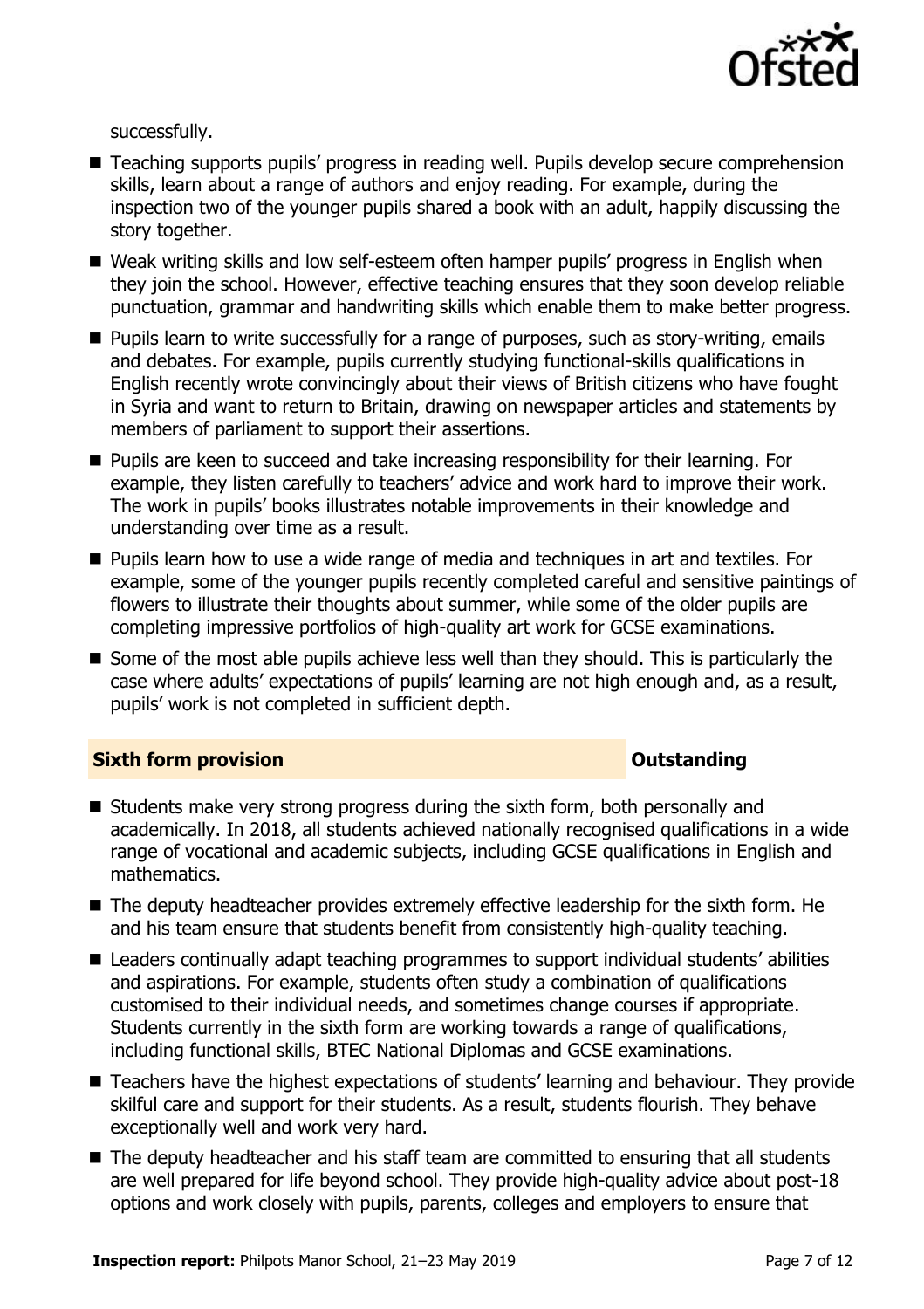

students have the best possible choices for their future.

- The carefully selected work experience has a significant impact on pupils' personal and social development. Pupils discover new skills and interests while participating in a wide range of opportunities, such as working in a local garage, volunteering with the National Trust, or serving in a local café.
- Staff make careful arrangements to support pupils in adjusting to life beyond the school. For example, they make sure that college tutors are fully informed about pupils' personal and social needs and about successful strategies used in school to support their learning. Members of staff often support students by accompanying them when they are attending interviews.
- Extremely effective care and support ensure that students manage the move from school to college or the workplace very well. Students go on to pursue options which include apprenticeships, further training, and courses in colleges of further education.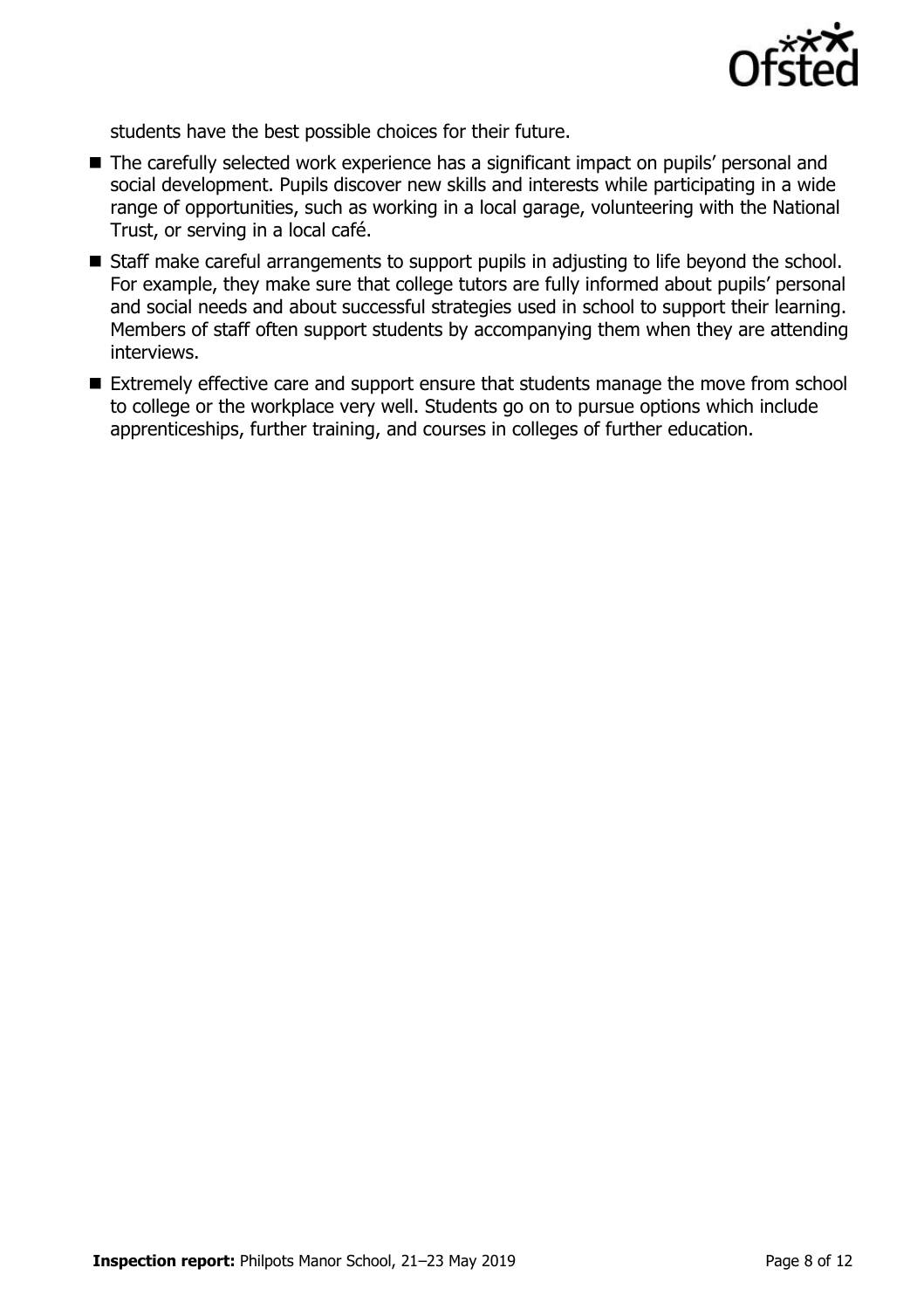

# **School details**

| Unique reference number  | 126141   |
|--------------------------|----------|
| DfE registration number  | 938/6219 |
| <b>Inspection number</b> | 10091641 |

This inspection was carried out under section 109(1) and (2) of the Education and Skills Act 2008, the purpose of which is to advise the Secretary of State for Education about the school's suitability for continued registration as an independent school.

| Type of school                         | Other independent special school       |
|----------------------------------------|----------------------------------------|
| School category                        | Independent residential special school |
| Age range of pupils                    | 7 to 19                                |
| Gender of pupils                       | Mixed                                  |
| Gender of pupils in the sixth form     | Mixed                                  |
| Number of pupils on the school roll    | 42                                     |
| Of which, number on roll in sixth form | 12                                     |
| Number of part-time pupils             | $\mathbf{1}$                           |
| Proprietor                             | Steven Ogilvie                         |
| Chair                                  | <b>None</b>                            |
| <b>Headteacher</b>                     | <b>Darin Nobes</b>                     |
| Annual fees (day pupils)               | £58,539-£65,507                        |
| Telephone number                       | 01342 810268                           |
| <b>Website</b>                         | www.philpotsmanorschool.co.uk          |
| <b>Email address</b>                   | darin.nobes@philpotsmanorschool.co.uk  |
| Date of previous inspection            | 19-21 September 2017                   |

#### **Information about this school**

- Philpots Manor School is an independent day and residential special school which caters for up to 60 boys and girls between the ages of seven and 19 years. The school is located on the outskirts of West Hoathly village in a rural part of West Sussex.
- The school caters for pupils who have a range of social, emotional and mental health difficulties. Many also have specific learning difficulties. All pupils have an education,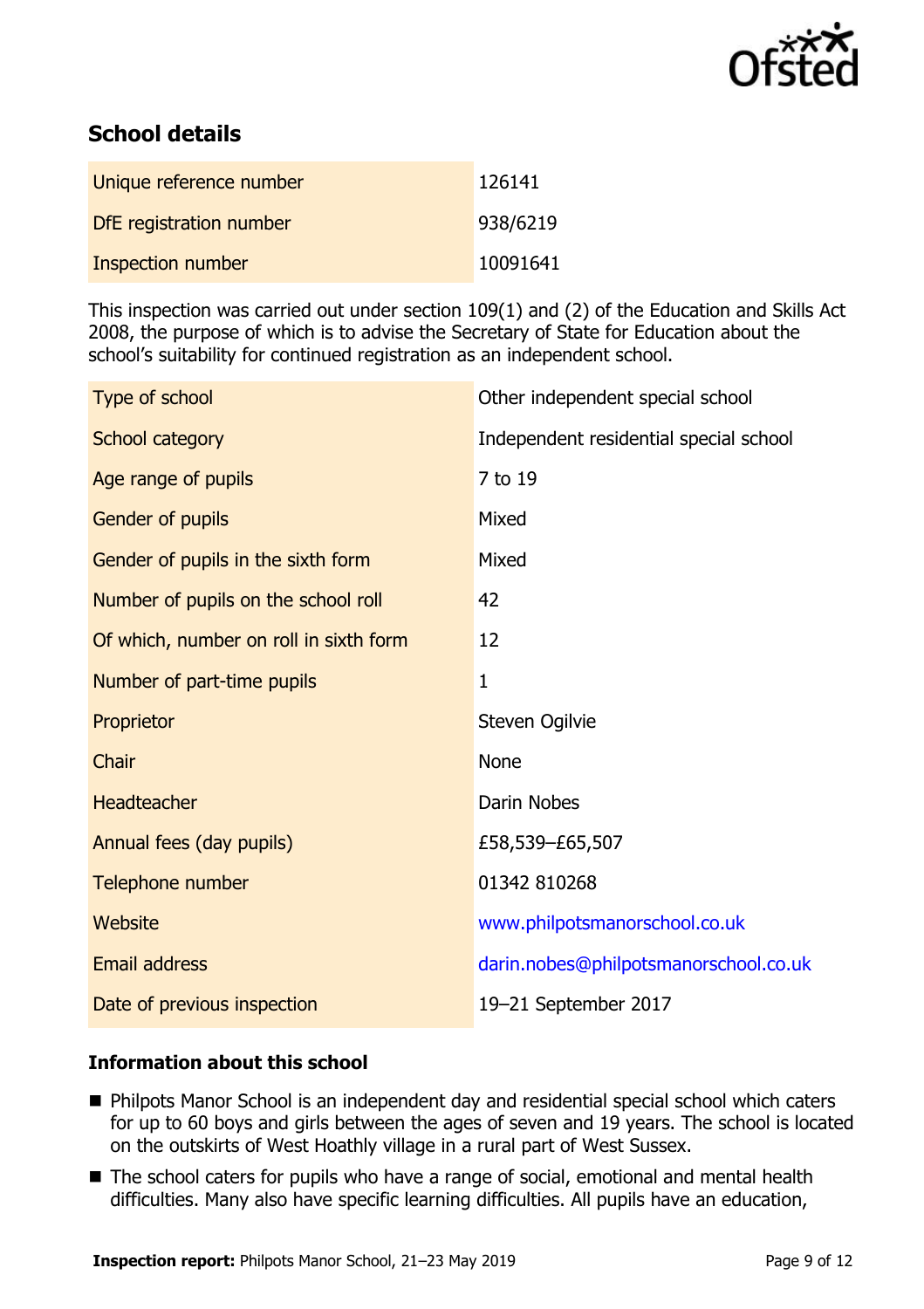

health and care plan or a statement of special educational needs. All pupils have been placed in the school by a local authority.

- There are currently 48 pupils on roll, including 12 students in the school's sixth form.
- The school's ethos, values and curriculum are underpinned by the educational principles of Rudolf Steiner.
- The school does not use alternative provision. However, a number of pupils attend registered colleges on a part-time basis, including Brinsbury College and East Surrey College.
- $\blacksquare$  Most members of staff have been appointed since the previous inspection.
- The headteacher was not present at the time of the inspection due to ill health. An interim headteacher was appointed in February 2019.
- $\blacksquare$  The proprietor is also the company director.
- $\blacksquare$  The school does not have a governing body. An advisory panel was established very recently.
- The school's website was in the process of being updated at the time of the inspection.
- The previous standard inspection took place in September 2017.
- The school provides optional boarding provision for pupils on the school site. The boarding provision was not included in this inspection. A social care inspection of the boarding provision took place in February 2018, when the boarding provision was judged good.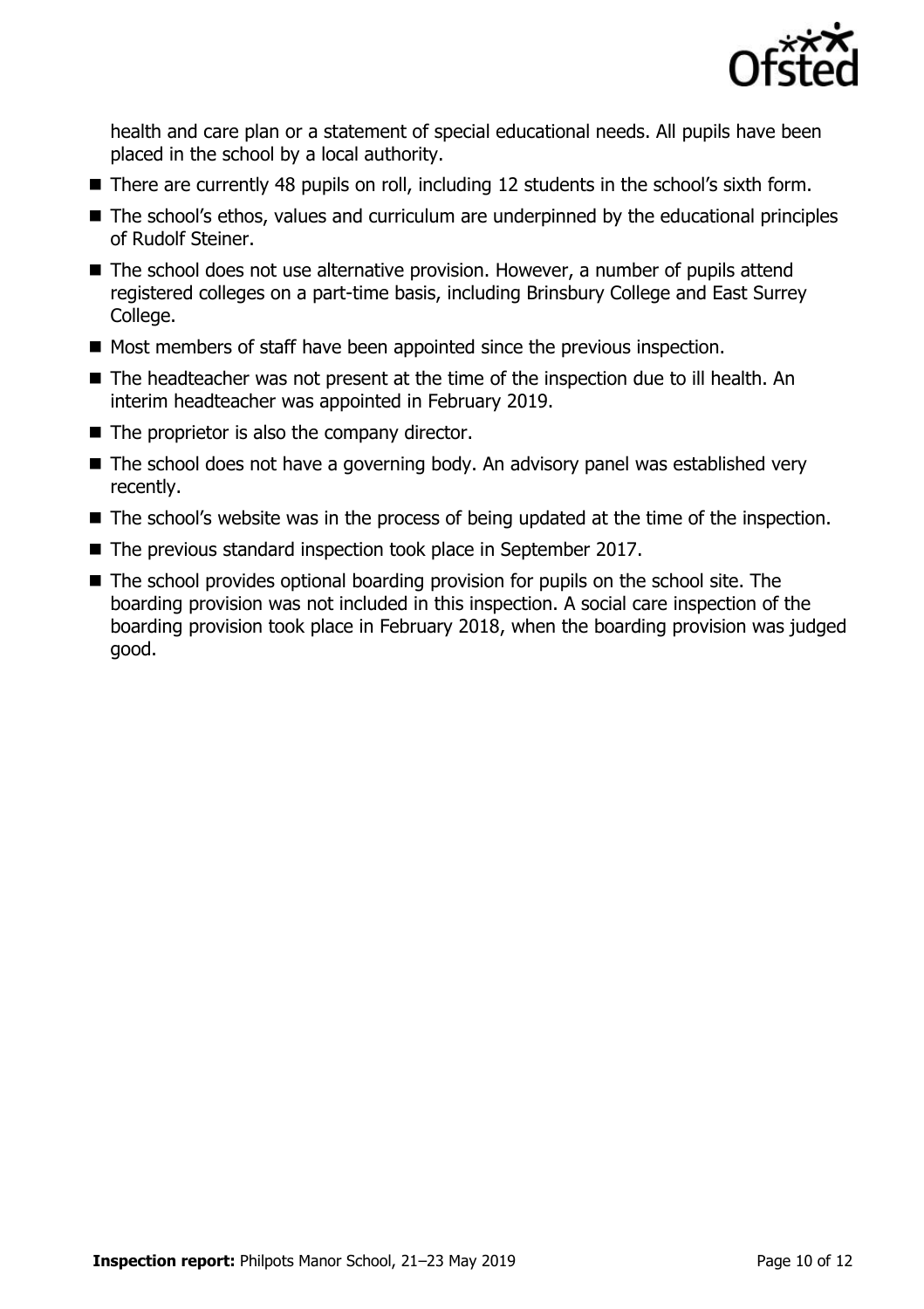

## **Information about this inspection**

- The inspector observed learning in a wide range of lessons and activities. All were observed jointly with the interim headteacher.
- The inspector met with a number of senior leaders, including the interim headteacher and the deputy headteacher. She also met with the proprietor, middle leaders and other members of staff.
- The inspector spoke with pupils during lessons, lunchtime and at other times during the inspection.
- The inspector analysed a sample of pupils' work, as well as looking at pupils' work during lessons.
- The inspector considered a range of documents, including school improvement plans, safeguarding documents, policies, and information about pupils' behaviour over time.
- The inspector considered the views expressed by seven parents in Ofsted's online questionnaire, Parent View. She also took account of three free-text parental comments.

#### **Inspection team**

**Julie Sackett, lead inspector Constanting Constanting Constanting Constanting Constanting Constanting Constanting Constanting Constanting Constanting Constanting Constanting Constanting Constanting Constanting Constanti**